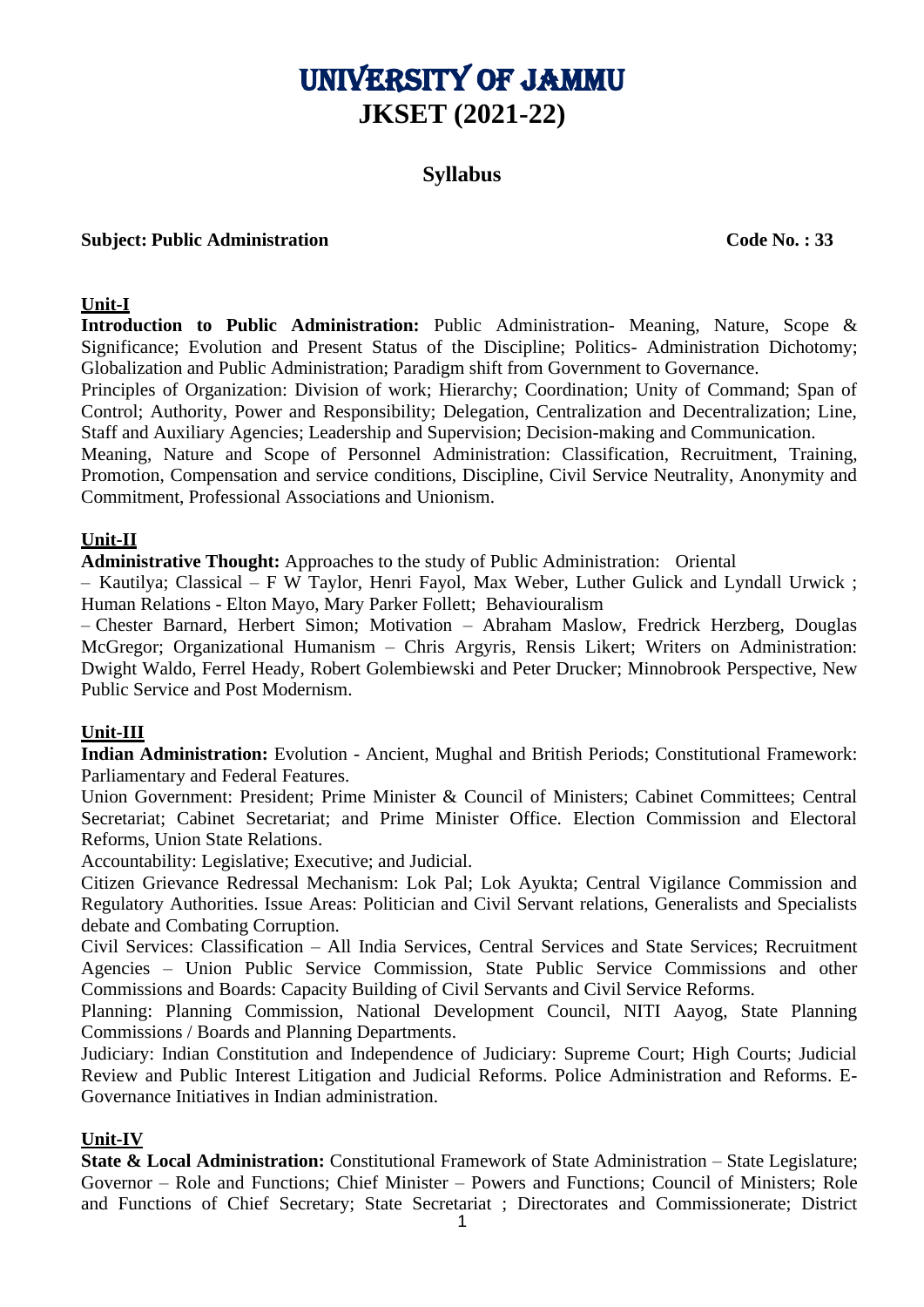Administration – Concept and Evolution, District Collector - Power, Functions and Changing role; Autonomous District Councils - Structure, Powers and Functions, District Rural Development Agency; Evolution of Local Governance in India.

Local Governance: 73rd & 74th Constitutional Amendment Acts: State Election Commission ; State Finance Commission; District Planning Committee; Rural Governance - Gram Sabha, Gram Panchayats, Panchayat Samitis and Zila Parishads, Finance in PRIs, Personnel administration at local level; Policies and Programmes of Rural Development – MGNAREGA.

Growth of Urbanization, Urban Governance - Structure, Composition, Functions of Municipal Corporations, Municipal Councils, Nagar Panchayats and Metropolitan Governance - Sources of Finance; Personnel Administration. Reforms in Urban Governance -Solid Waste Management, Smart and AMRUT cities

#### **Unit-V**

**Comparative and Development Administration**: Comparative Public Administration: Concept, Nature, Scope and Significance of Comparative Public Administration; Public Administration and its Environment. Approaches and Methods to the study of Comparative Administration: Institutional, Behavioural, Structural-Functional, Ecological and Systems Approaches.Fred Riggs's Typology of Societies and Features; Problems of Comparative Research; Comparative Studies –Influence of Globalization; Salient Features of the administrative systems of UK, USA, France and Japan.

Development Administration: Development and its Dimensions. Development and Modernization; Approaches to Development - Sustainable Development and Anti- Development; Sustainable Development Goals (SDGs).

Development Administration: Concept, Nature, Scope, Objectives, Features and Significance; Ecology of Development Administration, Contribution of Fred Riggs, Dwight Waldo and Edward Widener; Role of Bureaucracy in Development. Globalization and Development Administration; Emergence of Non-State actors in Development Administration; Public-Private Partnerships; Corporate Social Responsibility, Human Development Indicators and Social Audit.

#### **Unit-VI**

**Economic and Financial Administration**: Economic Policies - Mixed Economy to Liberalization, Privatization and Globalization (LPG); New Economic Policy (NEP); Industrial Policy since Independence; Government in Business - Public Enterprises- Concept, Growth and Forms of Public Enterprises; Management, Problem of Accountability and Autonomy; Disinvestment Policies.

Financial Administration**:** Public Finance – Revenue and Expenditure: Nature, Scope and Significance of Financial Administration; Budget – Meaning, Purpose and Significance; Budgetary Process – preparation, enactment and execution; Types of Budget – PPBS, Performance Budget, Zero-Based Budget and Gender Budget; Fiscal Responsibility and Budget Management Act (FRBMA) and Sunset legislation. Fiscal Federalism – Union-State Financial Relations, Finance Commission. Financial Control- Legislature and Executive; Parliamentary Committees and Comptroller and Auditor General of India. Taxation policies – Principles of Taxation –Progressive and Proportional taxation – Reforms in Taxation policies.

# **Unit-VII**

**Social Welfare Administration**: Concept of Social Welfare, Social Justice and Social Change; Concept of Equity and Inclusiveness in Social Justice; Concept of Affirmative action-Reservations; Institutional arrangement for Social Welfare & Social Justice Administration; NGOs, Civil Societies and Voluntary Agencies; Policies, Programmes and Institutional Framework for the Protection and Welfare of SCs/ STs / OBCs/ Women/ Children, Aged, Differently-abled (Divyang) and Minorities Commissions – Women, SC/ST, Minority- Role and Functions.

Disaster Management **-** Nature and Types of Disaster; Institutional Arrangements for Disaster Management; Role of State and Non-State actors.

#### **Unit-VIII**

**Public Policy:** Nature, Scope and Importance of Public Policy; Evolution of Public Policy and Policy